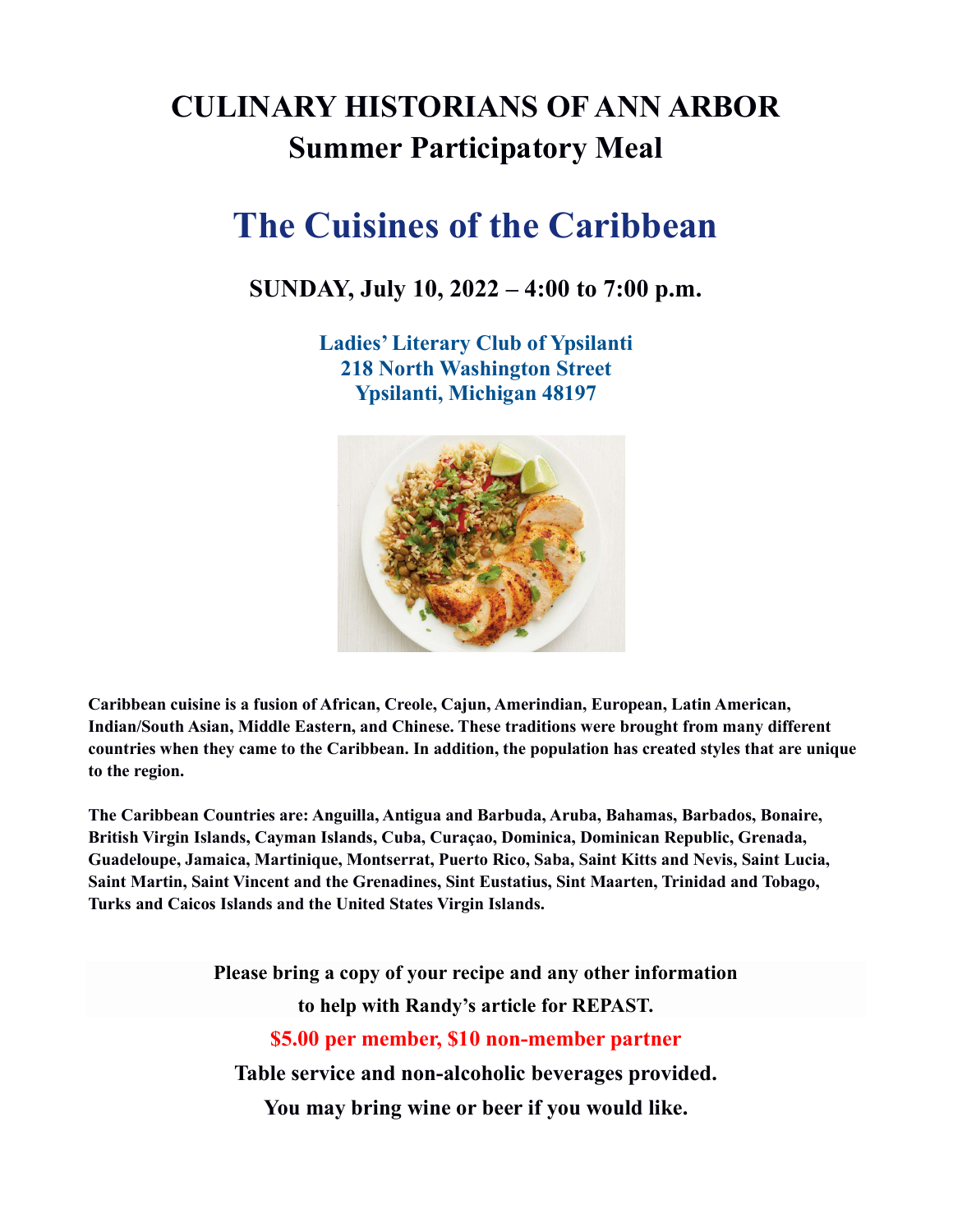## RESERVATION FORM - CULINARY HISTORIANS EVENT Summer Participatory Meal The Cuisines of the Caribbean

#### SUNDAY, July 10, 2022 – 4:00 to 7:00 p.m.

#### Ladies' Literary Club of Ypsilanti 218 North Washington Street Ypsilanti, Michigan 48197

### RSVP to Phil Zaret 2947 Burlington Street, Ann Arbor, MI 48105

- Please MAIL your reservation in as early as possible.
- Rest assured, late reservations will be honored.
- Please try to include the name and type of your dish, so we can coordinate the menu.

Direct questions to Phil Zaret, 734-665-2141 or email pmzaret@comcast.net

| <b>Members @ \$5.00</b> | (number of members: | ) (amount: |  |
|-------------------------|---------------------|------------|--|
| <b>Guests @ \$10.00</b> | (number of guests:  | ) (amount: |  |
| <b>Totals</b>           | (number in party:   | (amount:   |  |

## Make check out to "CHAA."

| Members' Names                                                                                    |  |  |  |  |  |  |  |  |  |
|---------------------------------------------------------------------------------------------------|--|--|--|--|--|--|--|--|--|
| <b>Guests' Names</b>                                                                              |  |  |  |  |  |  |  |  |  |
|                                                                                                   |  |  |  |  |  |  |  |  |  |
| Name of Dish & Country                                                                            |  |  |  |  |  |  |  |  |  |
| Type of Dish (circle it) appetizer entree soup salad vegetable side starch bread dessert beverage |  |  |  |  |  |  |  |  |  |
|                                                                                                   |  |  |  |  |  |  |  |  |  |

More than one dish? (write here):\_\_\_\_\_\_\_\_\_\_\_\_\_\_\_\_\_\_\_\_\_\_\_\_\_\_\_\_\_\_\_\_\_\_\_\_\_\_\_\_\_\_\_\_\_